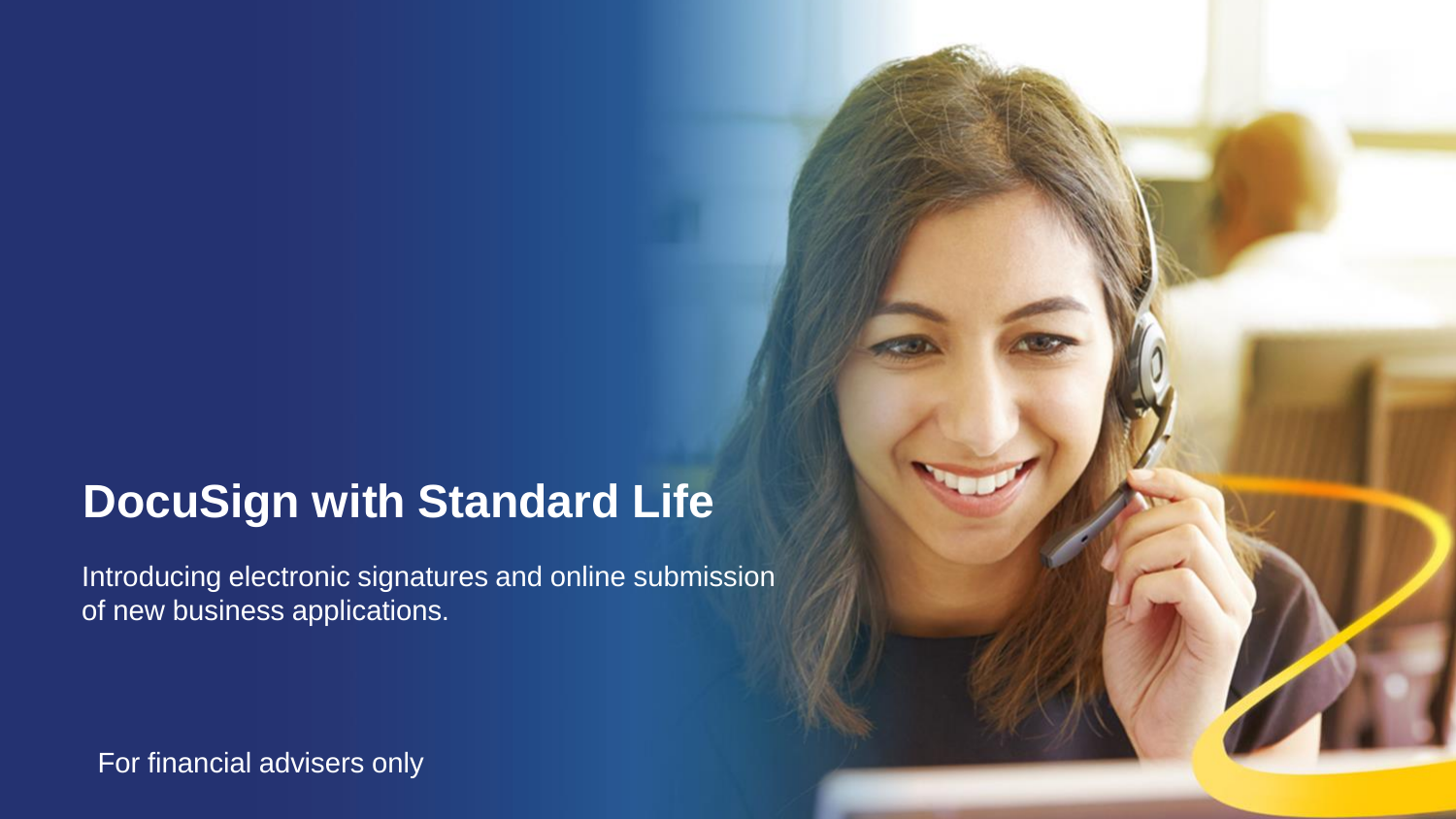

# **How to register**



**Provide your email address, full name and company name to [salessupportroi@standardlife.ie](mailto:salesupportroi@standardlife.ie)**



**Our team will set you up as a user and will send you an activation link along with a password**



**Click the link to activate your account**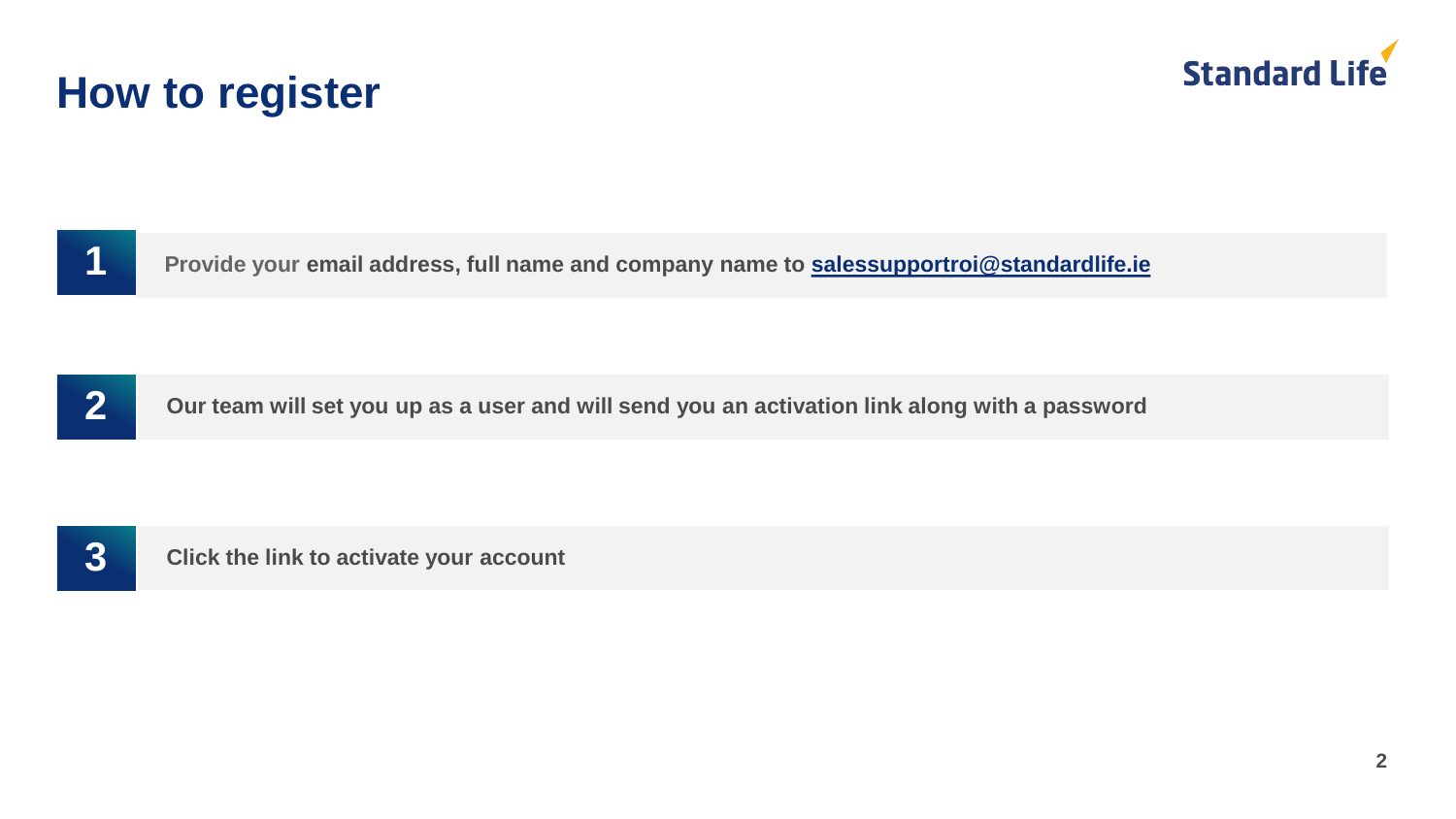# **Standard Life**

# **New business submission step by step**

# **Step 1**

Once you have registered your account you will see the home page



# **Step 2**

You will be asked to create/upload your signature

#### **Create Your Signature**

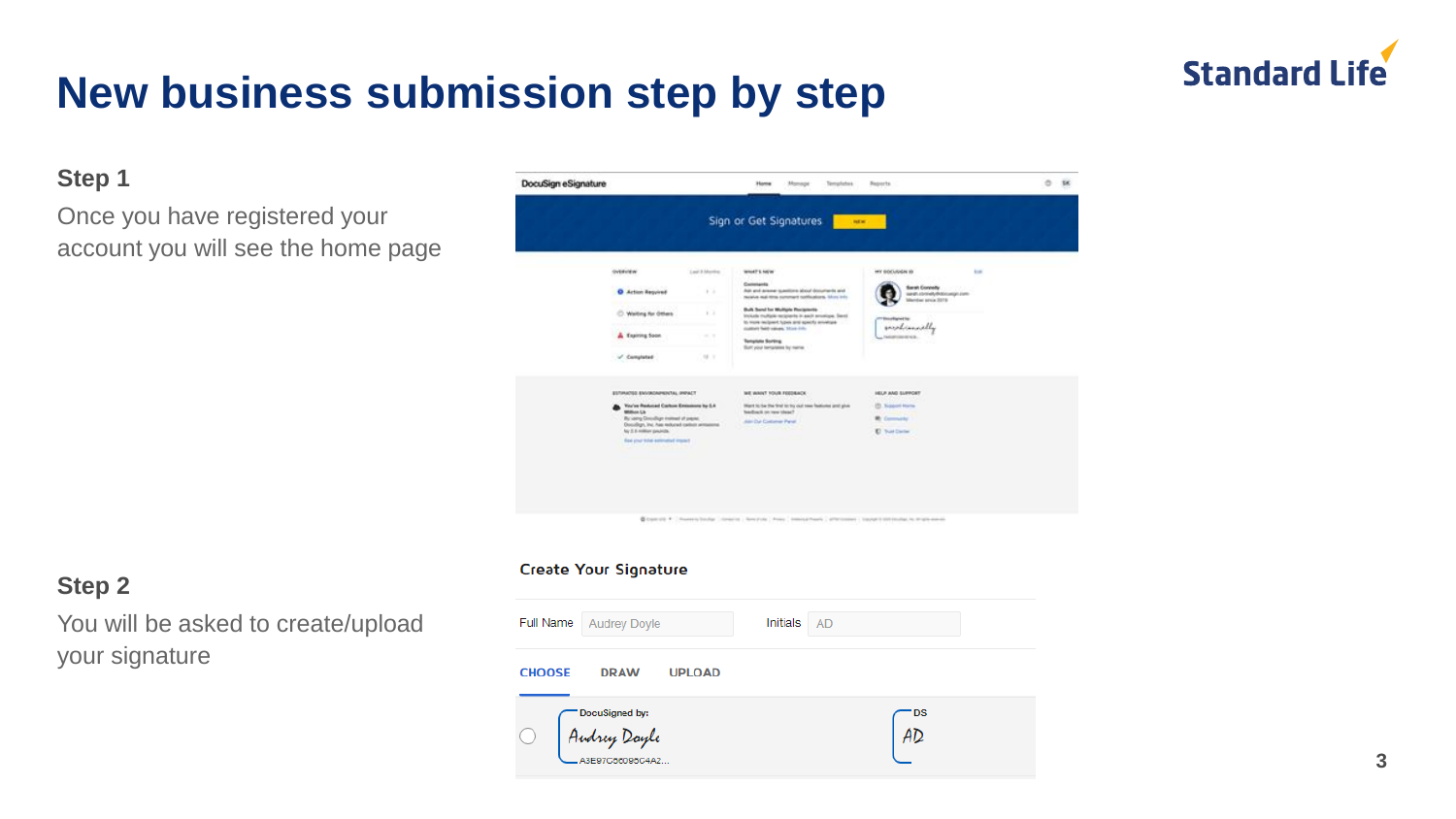# **Step 3**

Move to templates to choose the application you wish to submit

# **Step 4**

Click shared template on side navigation this will open a listing of the Standard Life application forms

# **Step 5**

Click on the "USE" Button

# **Step 6**

Apply signatories required. Delete any signatories not needed for the flow by clicking the "x" button.

## DocuSign eSignature



**USE** 



Home

Manage

**Templates** 

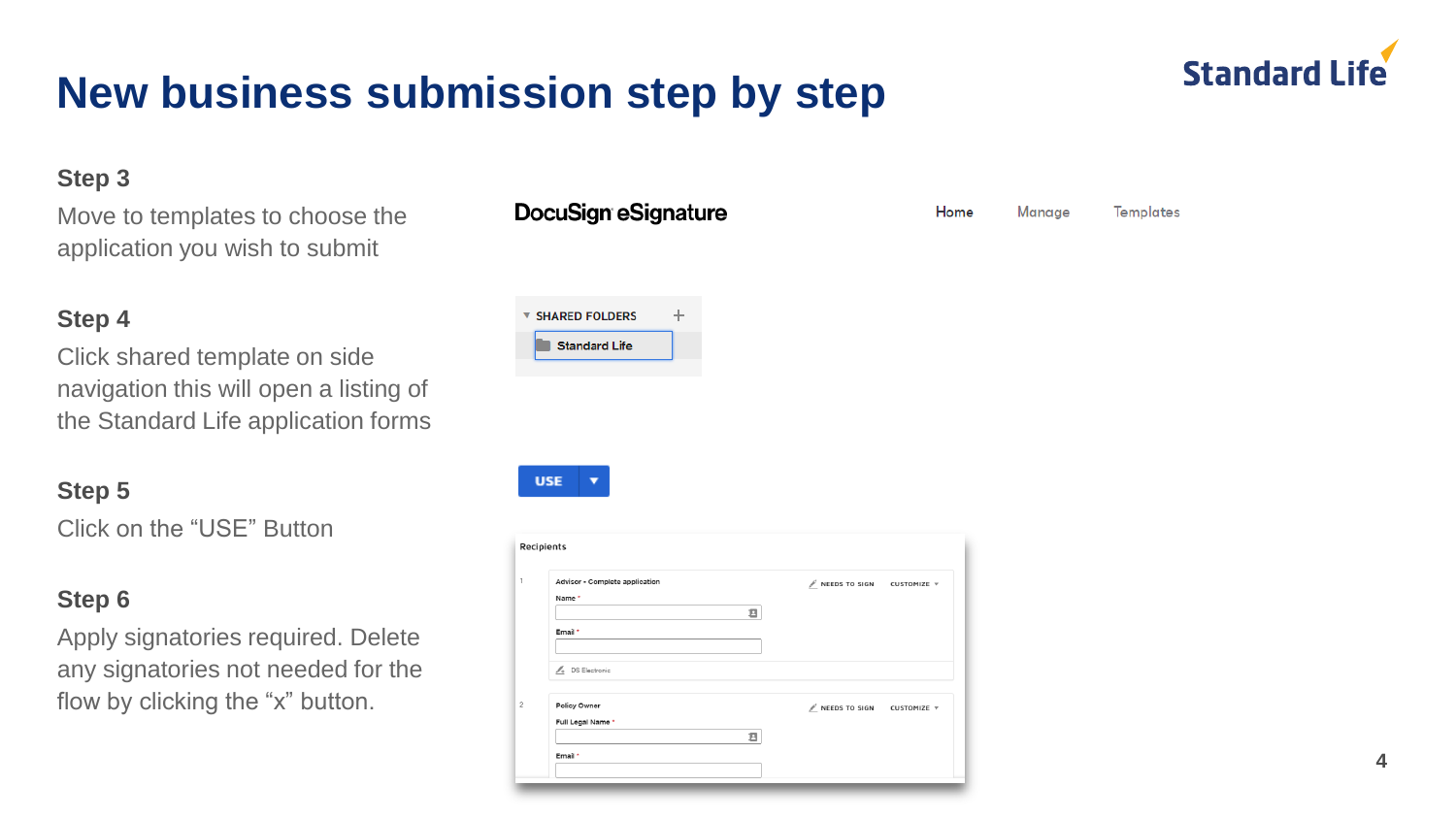

## **Step 7**

For each signatory you will need to add a password code of your choice.

This must be sent to the customer in a separate format for security before they can view their documents to sign.

#### **Access Code**

Enter access code

Code must have at least:

8 characters

Codes are not case-sensitive.

You must provide this code to the signer.

This code is available for you to review on the Envelope Details page.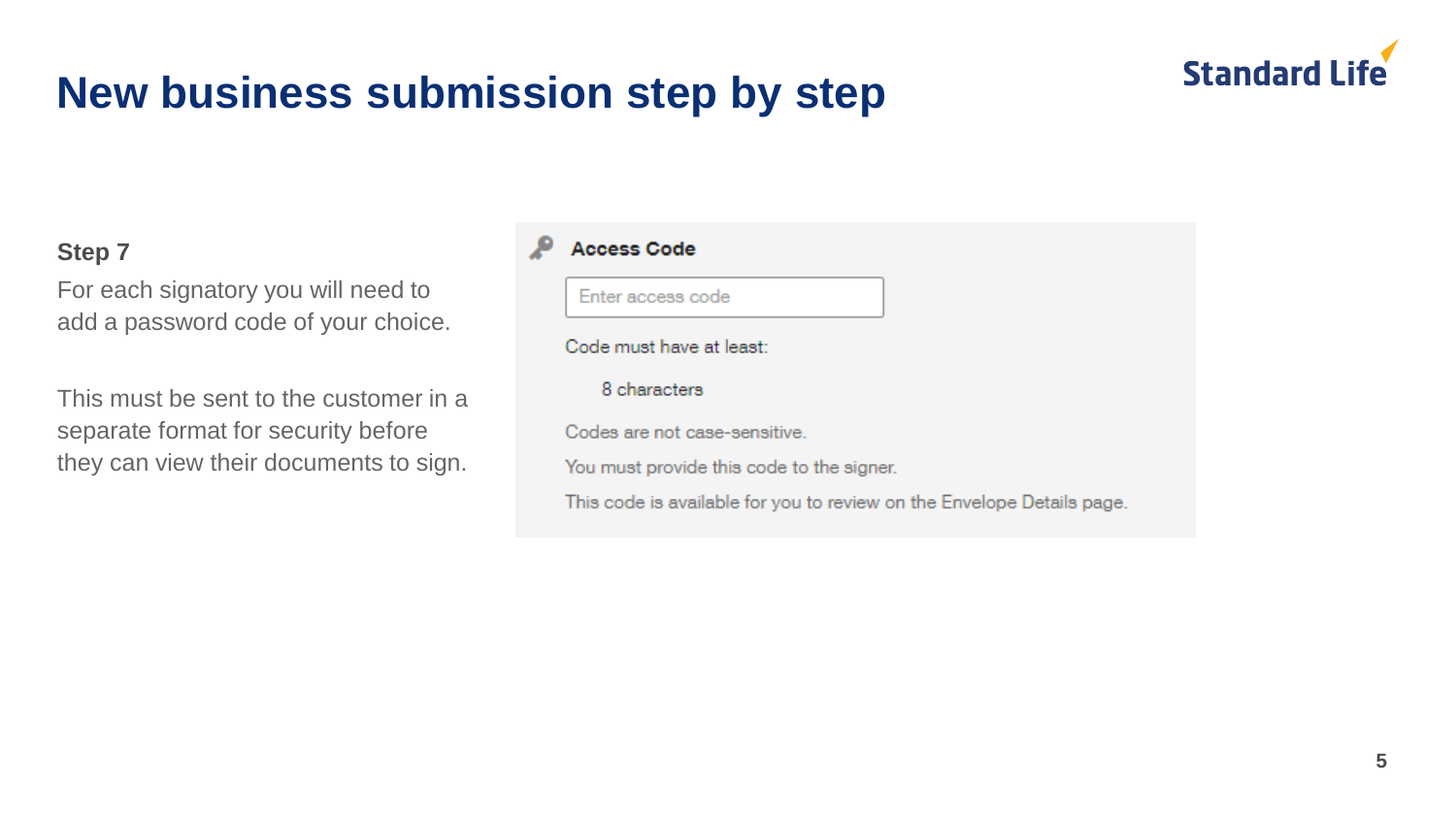

## **Step 8**

You can include a personalised message to all recipients if required.

### **Message to All Recipients**

#### Email Subject\*

Please DocuSign: synergy-regular-invest-application.pdf

Characters remaining: 45

#### **Email Message**

Please find attached application for you to review and sign

Characters remaining: 9941

# **Step 9**

Once you have all the email addresses noted click "send " and "sign now"

Do you want to sign this document now?

**SIGN NOW** 

**SIGN LATER**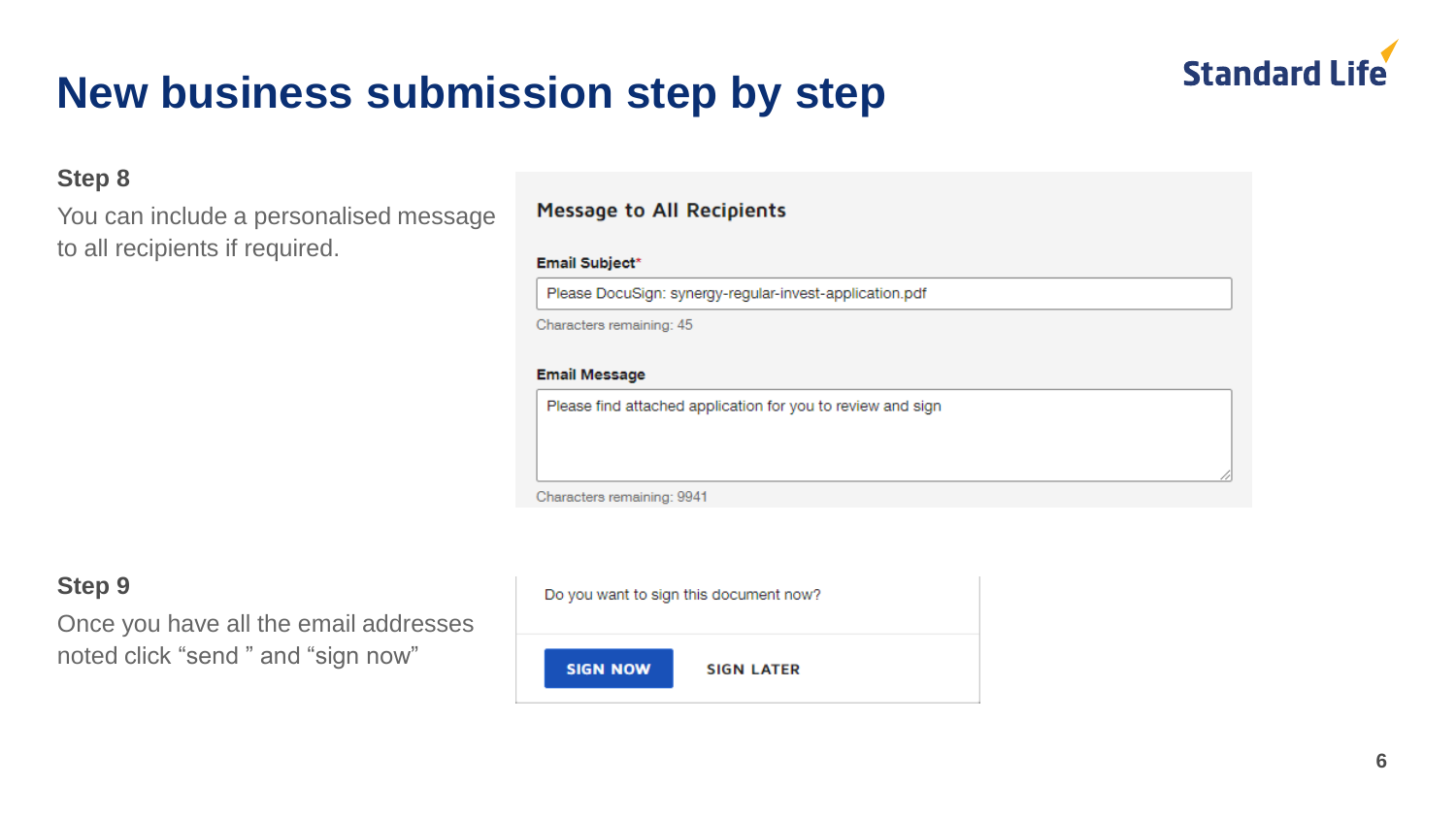

## **Step 10**

Complete all the mandatory fields marked red and sign the form and click "finish"

## **Step 11**

The file will go by email immediately to the first recipient noted in the signatory flow.

# **Step 12**

Each signatory will receive an email and must insert the secure code to view.

| <b>Standard Life</b>                                                                                                                                                                                                                                                                                  | <b>Synergy Regular Invest</b><br><b>Application</b> |                        |
|-------------------------------------------------------------------------------------------------------------------------------------------------------------------------------------------------------------------------------------------------------------------------------------------------------|-----------------------------------------------------|------------------------|
| I can confirm I met the customer at some stage face to face.                                                                                                                                                                                                                                          | ⋒                                                   |                        |
| Before you complete this form                                                                                                                                                                                                                                                                         |                                                     | <b>SYRI30 V23 1119</b> |
|                                                                                                                                                                                                                                                                                                       |                                                     |                        |
| Please read your Personal Illustration (pre-sale), Key Features document (SYRIKF1), Key Information<br>Document for the product, Investment Options guide (SYIO1), Supplementary Information Documents<br>for funds and Self-Directed Options guide (SYSDO1), given to you by your financial adviser. |                                                     |                        |
| Part 1 - Your financial adviser's company details                                                                                                                                                                                                                                                     |                                                     |                        |
| To be completed by your financial adviser                                                                                                                                                                                                                                                             |                                                     |                        |
| Financial adviser's<br>9<br><b>Standard Life agency code</b>                                                                                                                                                                                                                                          |                                                     |                        |

#### **Standard Life**

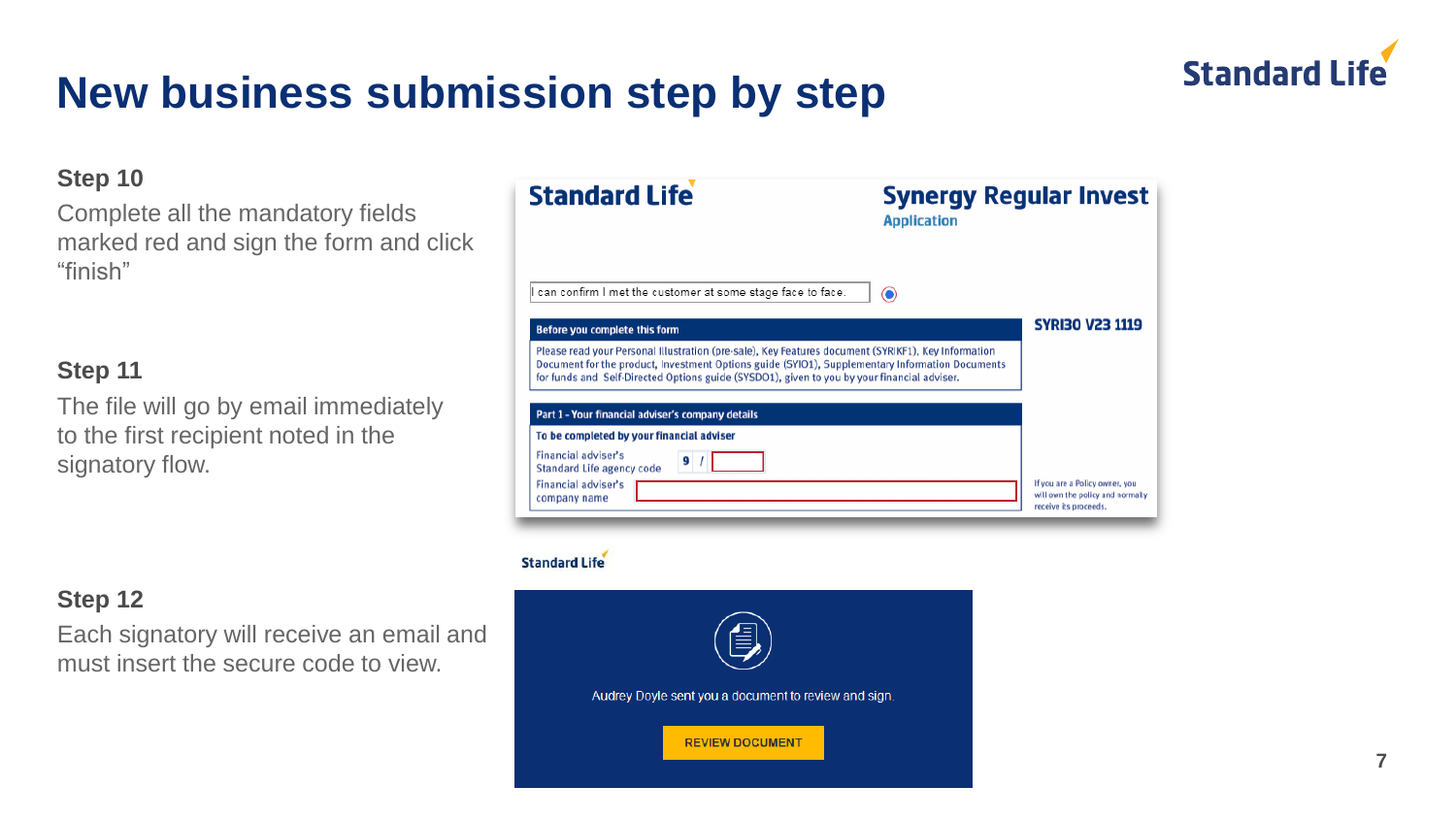

## **Step 13**

Your customer will be asked to upload ID in the form of passport or driver licence.

## **Step 14**

Once ID is verified the customer can review and sign the application.

# **Step 15**

The application will then be sent to each policy owner/employer or trustee where applicable to sign.





#### **CONTINUE**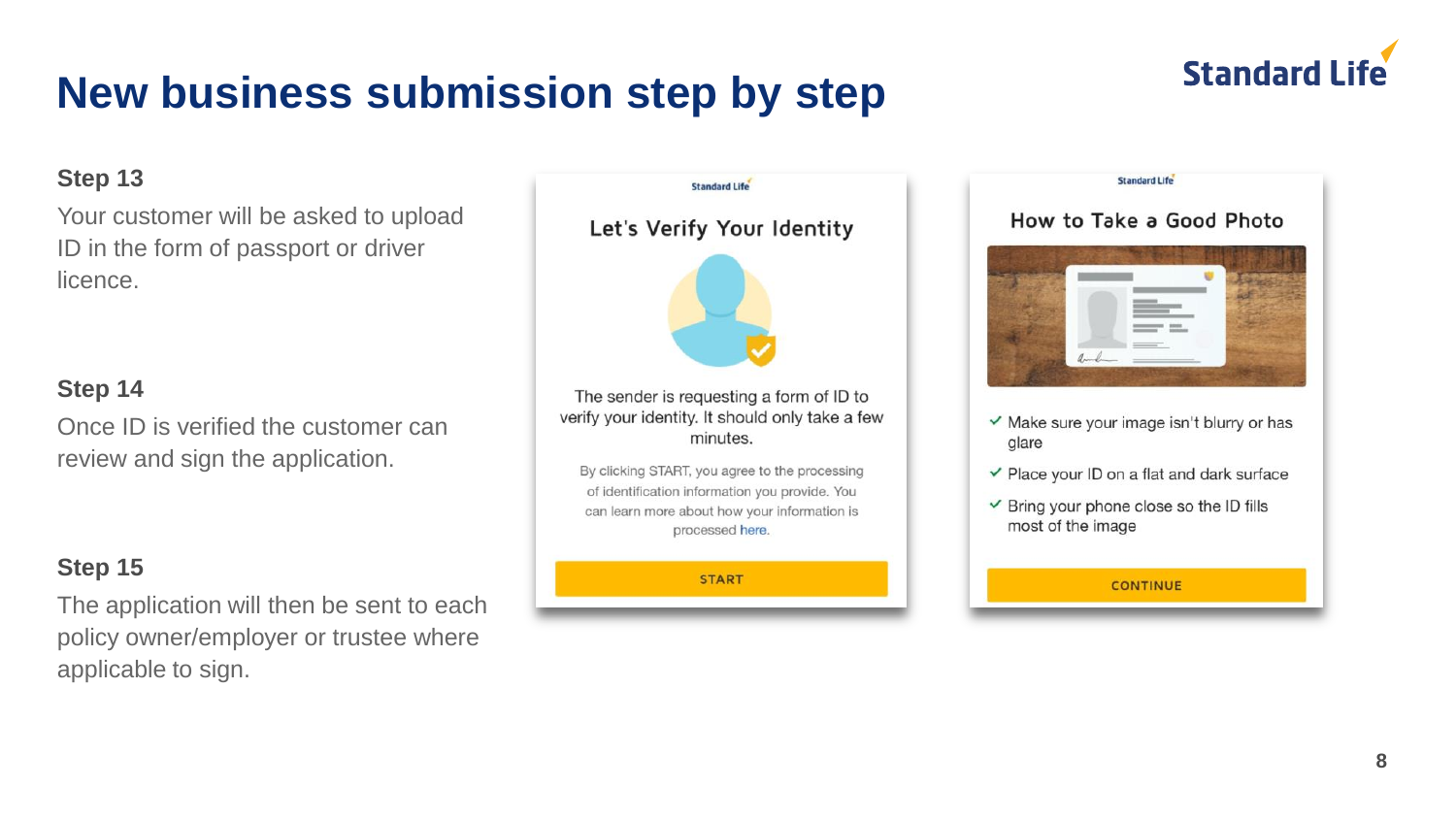

## **Step 16**

When all required signatories have signed, the file will be returned to the adviser for final review, signature and any further attachments. Click "complete" to finish the process.

## **Step 17**

When all signatories are completed, the file will be sent directly to our new business mailbox and to our stream scanning system ready for process. A copy will also be sent to the adviser to review. This will be stored as completed within the inbox of DocuSign.